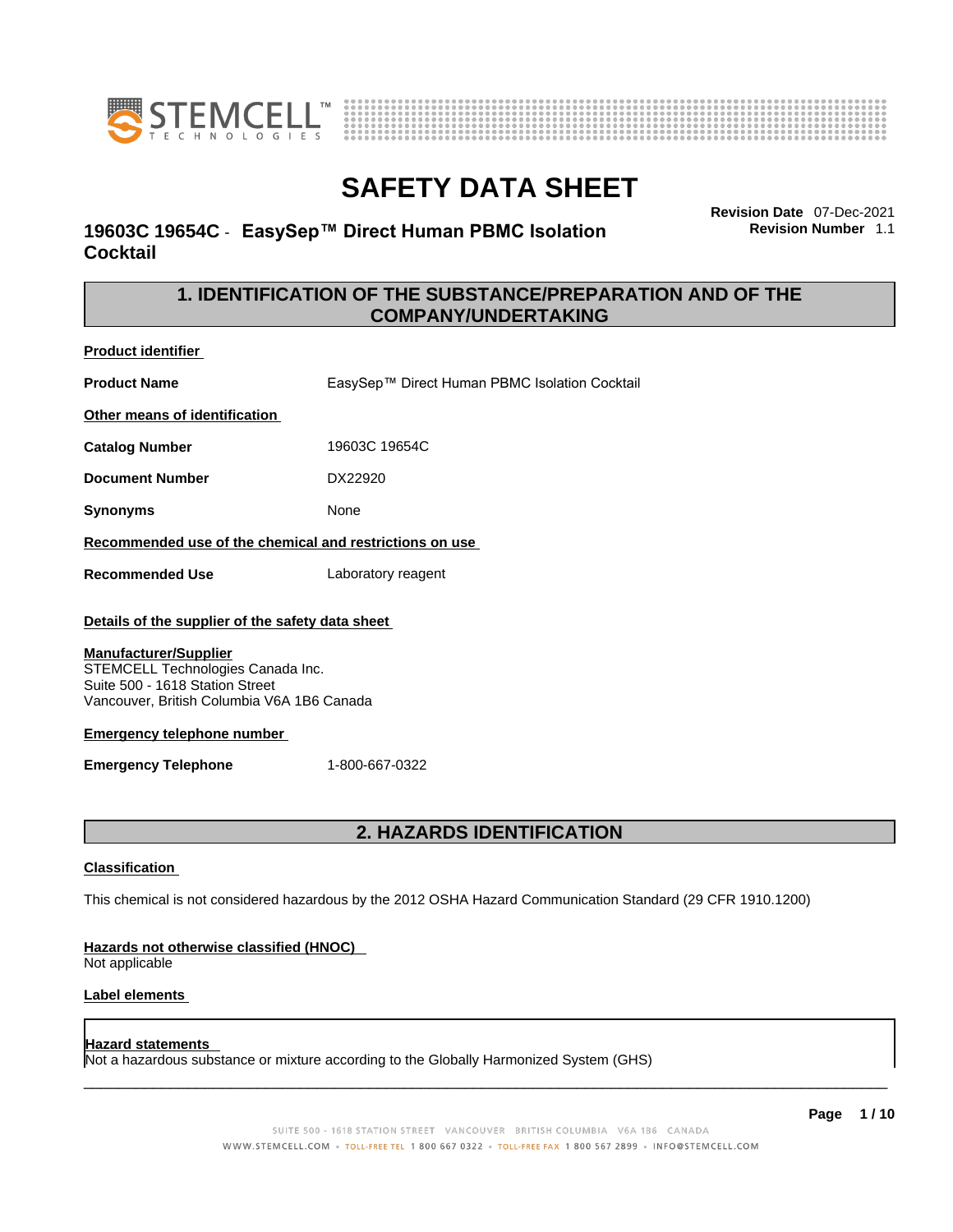



# \_\_\_\_\_\_\_\_\_\_\_\_\_\_\_\_\_\_\_\_\_\_\_\_\_\_\_\_\_\_\_\_\_\_\_\_\_\_\_\_\_\_\_\_\_\_\_\_\_\_\_\_\_\_\_\_\_\_\_\_\_\_\_\_\_\_\_\_\_\_\_\_\_\_\_\_\_\_\_\_\_\_\_\_\_\_\_\_\_\_\_\_\_ **Revision Date** 07-Dec-2021 **19603C 19654C** - **EasySep™ Direct Human PBMC Isolation Cocktail**

The product contains no substances which at their given concentration, are considered to be hazardous to health.

**Appearance** Clear **Physical state** Liquid **Odor** No data available

**Revision Number** 1.1

**Other Information** 

Not applicable

**Unknown acute toxicity** 0 % of the mixture consists of ingredient(s) of unknown toxicity

0 % of the mixture consists of ingredient(s) of unknown acute oral toxicity

0 % of the mixture consists of ingredient(s) of unknown acute dermal toxicity

0 % of the mixture consists of ingredient(s) of unknown acute inhalation toxicity (gas)

0 % of the mixture consists of ingredient(s) of unknown acute inhalation toxicity (vapor)

0 % of the mixture consists of ingredient(s) of unknown acute inhalation toxicity (dust/mist)

# **3. COMPOSITION/INFORMATION ON INGREDIENTS**

#### **Substance**

Not applicable.

### **Mixture**

Not a hazardous substance or mixture according to the Globally Harmonized System (GHS)

\*The exact percentage (concentration) ofcomposition has been withheld as a trade secret.

## **4. FIRST AID MEASURES**

### **Description of first aid measures**

| <b>Inhalation</b>   | Remove to fresh air.                                                                                                    |  |
|---------------------|-------------------------------------------------------------------------------------------------------------------------|--|
| Eye contact         | Rinse thoroughly with plenty of water for at least 15 minutes, lifting lower and upper eyelids.<br>Consult a physician. |  |
| <b>Skin contact</b> | Wash skin with soap and water.                                                                                          |  |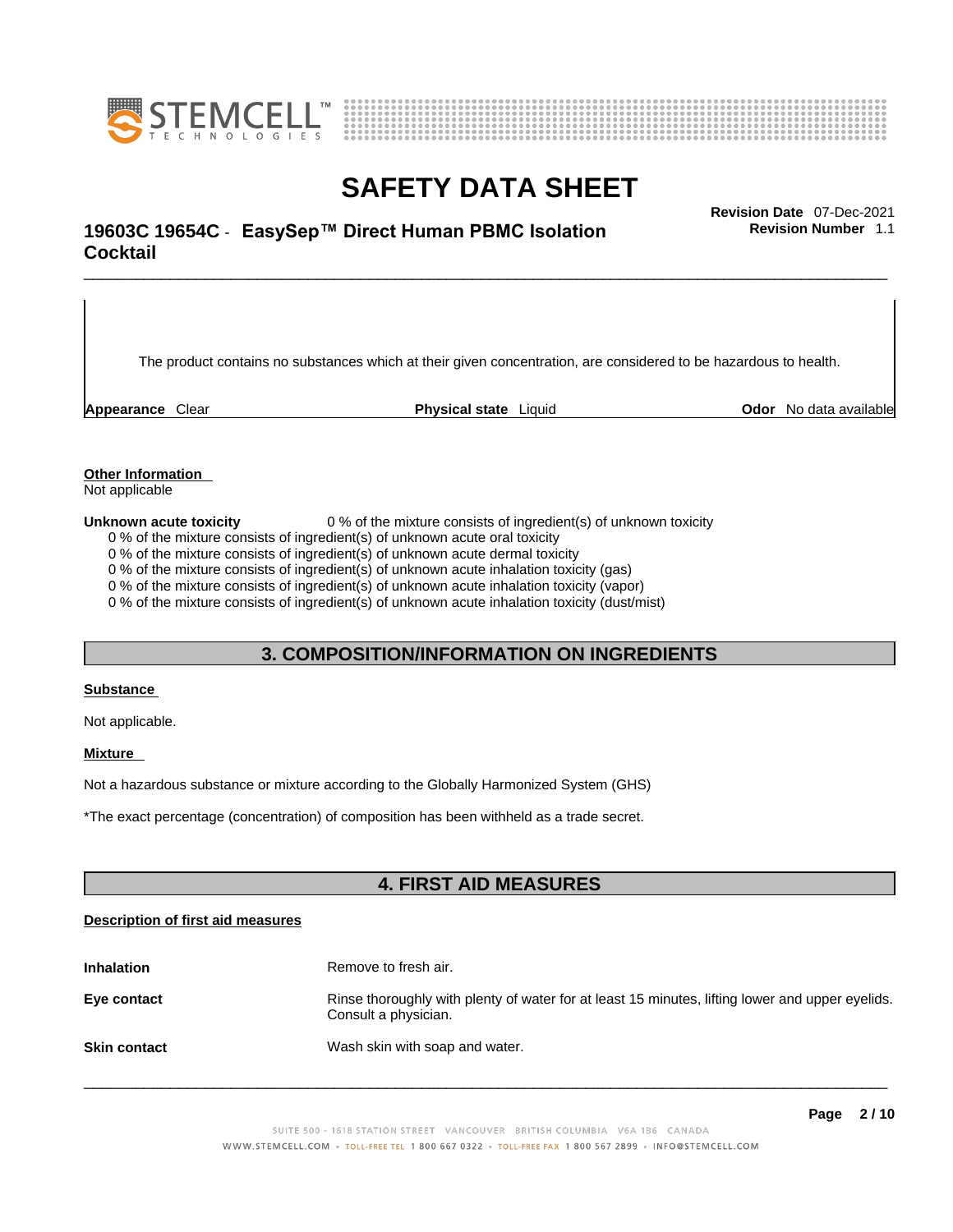



# \_\_\_\_\_\_\_\_\_\_\_\_\_\_\_\_\_\_\_\_\_\_\_\_\_\_\_\_\_\_\_\_\_\_\_\_\_\_\_\_\_\_\_\_\_\_\_\_\_\_\_\_\_\_\_\_\_\_\_\_\_\_\_\_\_\_\_\_\_\_\_\_\_\_\_\_\_\_\_\_\_\_\_\_\_\_\_\_\_\_\_\_\_ **Revision Date** 07-Dec-2021 **19603C 19654C** - **EasySep™ Direct Human PBMC Isolation Cocktail**

**Ingestion** Clean mouth with water and drink afterwards plenty of water. **Most important symptoms and effects, both acute and delayed Symptoms** No information available. **Indication of any immediate medical attention and special treatment needed Note to physicians** Treat symptomatically. **5. FIRE-FIGHTING MEASURES Suitable Extinguishing Media** Use extinguishing measures that are appropriate to local circumstances and the surrounding environment. **Unsuitable extinguishing media** CAUTION: Use of water spray when fighting fire may be inefficient. **Specific hazards arising from the chemical** No information available. **Explosion data Sensitivity to Mechanical Impact** None. **Sensitivity to Static Discharge** None. **Special protective equipment for fire-fighters** Firefighters should wear self-contained breathing apparatus and full firefighting turnout gear. Use personal protection equipment. **6. ACCIDENTAL RELEASE MEASURES Personal precautions, protective equipment and emergency procedures Personal precautions** Ensure adequate ventilation.

**Environmental precautions Environmental precautions** See Section 12 for additional Ecological Information.

### **Methods and material for containment and cleaning up**

**Methods for containment** Prevent further leakage or spillage if safe to do so.

 $\_$  ,  $\_$  ,  $\_$  ,  $\_$  ,  $\_$  ,  $\_$  ,  $\_$  ,  $\_$  ,  $\_$  ,  $\_$  ,  $\_$  ,  $\_$  ,  $\_$  ,  $\_$  ,  $\_$  ,  $\_$  ,  $\_$  ,  $\_$  ,  $\_$  ,  $\_$  ,  $\_$  ,  $\_$  ,  $\_$  ,  $\_$  ,  $\_$  ,  $\_$  ,  $\_$  ,  $\_$  ,  $\_$  ,  $\_$  ,  $\_$  ,  $\_$  ,  $\_$  ,  $\_$  ,  $\_$  ,  $\_$  ,  $\_$  ,

**Revision Number** 1.1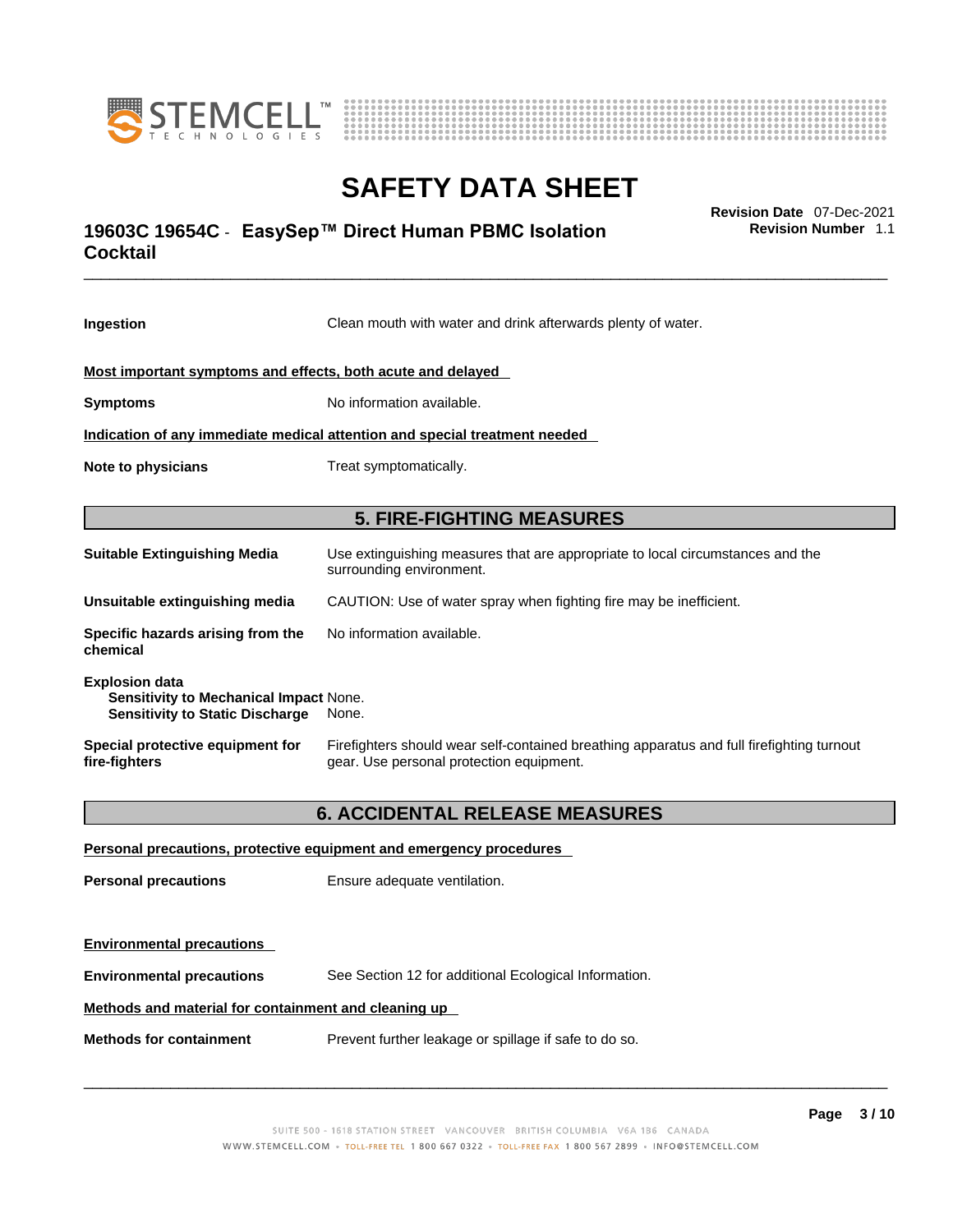



\_\_\_\_\_\_\_\_\_\_\_\_\_\_\_\_\_\_\_\_\_\_\_\_\_\_\_\_\_\_\_\_\_\_\_\_\_\_\_\_\_\_\_\_\_\_\_\_\_\_\_\_\_\_\_\_\_\_\_\_\_\_\_\_\_\_\_\_\_\_\_\_\_\_\_\_\_\_\_\_\_\_\_\_\_\_\_\_\_\_\_\_\_ **Revision Date** 07-Dec-2021 **19603C 19654C** - **EasySep™ Direct Human PBMC Isolation Cocktail** 

**Revision Number** 1.1

| Methods for cleaning up                | Pick up and transfer to properly labeled containers.                                 |  |
|----------------------------------------|--------------------------------------------------------------------------------------|--|
| <b>Prevention of secondary hazards</b> | Clean contaminated objects and areas thoroughly observing environmental regulations. |  |

# **7. HANDLING AND STORAGE**

| Advice on safe handling                                      | Handle in accordance with good industrial hygiene and safety practice.              |  |
|--------------------------------------------------------------|-------------------------------------------------------------------------------------|--|
| Conditions for safe storage, including any incompatibilities |                                                                                     |  |
| <b>Storage Conditions</b>                                    | Store in accordance with information listed on the Product Information Sheet (PIS). |  |

### **8. EXPOSURE CONTROLS/PERSONAL PROTECTION**

### **Control parameters**

**Precautions for safe handling**

**Exposure Limits** This product, as supplied, does not contain any hazardous materials with occupational exposure limits established by the region specific regulatory bodies.

### **Appropriate engineering controls**

| Showers              |
|----------------------|
| Eyewash stations     |
| Ventilation systems. |
|                      |

**Individual protection measures, such as personal protective equipment Eye/face protection** No special protective equipment required. **Skin and body protection** No special protective equipment required. **Respiratory protection** No protective equipment is needed under normal use conditions. If exposure limits are exceeded or irritation is experienced, ventilation and evacuation may be required. **General hygiene considerations** Handle in accordance with good industrial hygiene and safety practice.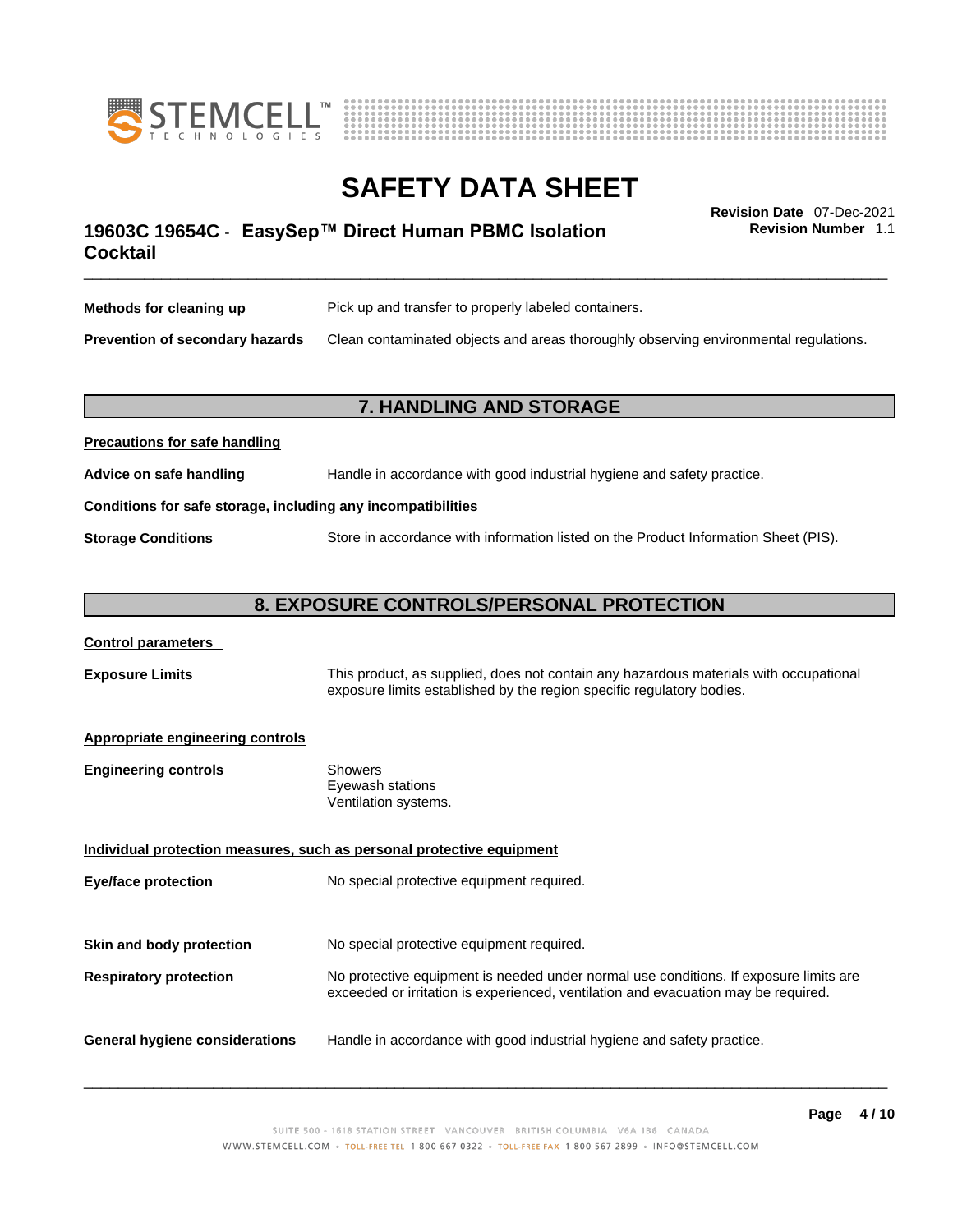



# \_\_\_\_\_\_\_\_\_\_\_\_\_\_\_\_\_\_\_\_\_\_\_\_\_\_\_\_\_\_\_\_\_\_\_\_\_\_\_\_\_\_\_\_\_\_\_\_\_\_\_\_\_\_\_\_\_\_\_\_\_\_\_\_\_\_\_\_\_\_\_\_\_\_\_\_\_\_\_\_\_\_\_\_\_\_\_\_\_\_\_\_\_ **Revision Date** 07-Dec-2021 **19603C 19654C** - **EasySep™ Direct Human PBMC Isolation Cocktail**

**9. PHYSICAL AND CHEMICAL PROPERTIES Information on basic physical and chemical properties Physical state** Liquid **Appearance** Clear<br> **Color** No int **Color Color Color Color Color Color Color No** data available **Odor Odor Constanting Codor Constanting Codor Codor Codor Codor Codor Codor Codor Codor Codor Codor Codor Codor Codor Codor Codor Codor Codor Codor Codor Codor Codor Codor Codor No data available Explosive properties** No data available **Oxidizing properties** No information available **Other Information Softening point** No information available **Molecular weight** No information available **Molecular formula** No information available<br>**VOC Content (%)** No information available **VOC Content (%) Liquid Density** No information available **Bulk density No information available 10. STABILITY AND REACTIVITY Property CONSCRUTE IN THE VALUES REMARKS • Method pH** No data available None known **Melting point / freezing point Boiling point / boiling range No data available None known Flash point Communist Communist Communist Communist Communist Communist Communist Communist Communist Communist Communist Communist Communist Communist Communist Communist Communist Communist Communist Communist Communi Evaporation rate Reserve ACC** No data available **None known** None known **Flammability (solid, gas)** No data available None known **Flammability Limit in Air None known None known Upper flammability limit:** No data available **Lower flammability limit:** No data available **Vapor pressure No data available None known Vapor density No data available None known Relative density No data available None known** None known **Water solubility No data available** Mome known<br> **Solubility in other solvents** No data available **None known**<br>
None known **Solubility in other solvents** No data available **None known**<br> **Partition coefficient** No data available None known **Partition coefficient**<br> **Autoignition temperature**<br>
No data available **Autoignition temperature** No data available **None known**<br> **Decomposition temperature** No data available None known **Decomposition temperature** No data available None known<br> **Kinematic viscosity** No data available None known **Kinematic viscosity** No data available<br> **Dynamic viscosity** No data available **Dynamic viscosity** None known

**Reactivity No information available.** 

**Chemical stability** Stable under recommended transport or storage conditions.

 $\_$  ,  $\_$  ,  $\_$  ,  $\_$  ,  $\_$  ,  $\_$  ,  $\_$  ,  $\_$  ,  $\_$  ,  $\_$  ,  $\_$  ,  $\_$  ,  $\_$  ,  $\_$  ,  $\_$  ,  $\_$  ,  $\_$  ,  $\_$  ,  $\_$  ,  $\_$  ,  $\_$  ,  $\_$  ,  $\_$  ,  $\_$  ,  $\_$  ,  $\_$  ,  $\_$  ,  $\_$  ,  $\_$  ,  $\_$  ,  $\_$  ,  $\_$  ,  $\_$  ,  $\_$  ,  $\_$  ,  $\_$  ,  $\_$  ,

**Revision Number** 1.1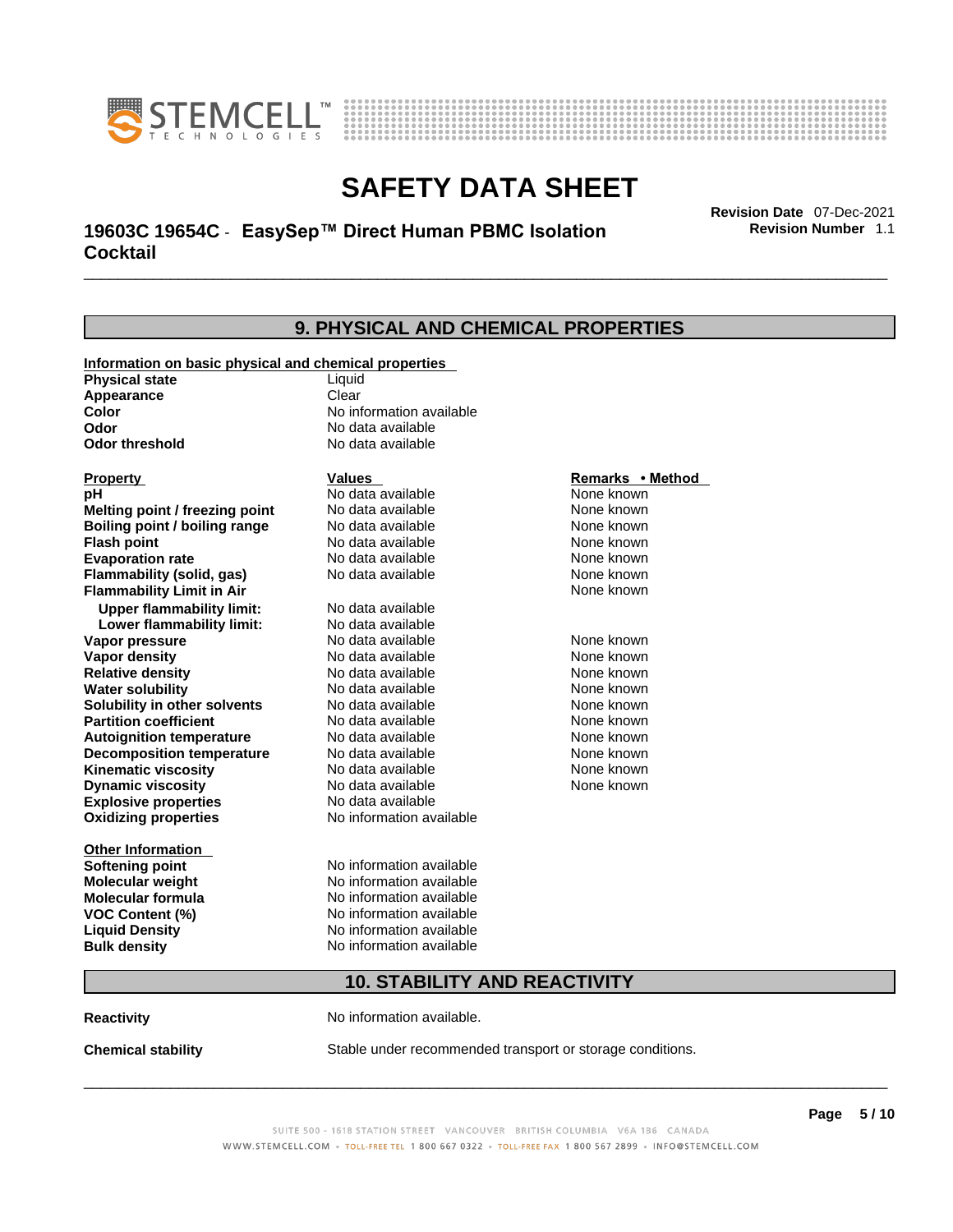



# \_\_\_\_\_\_\_\_\_\_\_\_\_\_\_\_\_\_\_\_\_\_\_\_\_\_\_\_\_\_\_\_\_\_\_\_\_\_\_\_\_\_\_\_\_\_\_\_\_\_\_\_\_\_\_\_\_\_\_\_\_\_\_\_\_\_\_\_\_\_\_\_\_\_\_\_\_\_\_\_\_\_\_\_\_\_\_\_\_\_\_\_\_ **Revision Date** 07-Dec-2021 **19603C 19654C** - **EasySep™ Direct Human PBMC Isolation Cocktail**

**Revision Number** 1.1

| <b>Possibility of hazardous reactions</b> None under normal processing.    |                                           |  |
|----------------------------------------------------------------------------|-------------------------------------------|--|
| <b>Conditions to avoid</b>                                                 | None known based on information supplied. |  |
| Incompatible materials                                                     | None known based on information supplied. |  |
| Hazardous decomposition products None known based on information supplied. |                                           |  |

# **11. TOXICOLOGICAL INFORMATION**

### **Information on likely routes of exposure**

### **Product Information**

|                                                                                        | Ingestion                                                                        | Specific test data for the substance or mixture is not available. |
|----------------------------------------------------------------------------------------|----------------------------------------------------------------------------------|-------------------------------------------------------------------|
|                                                                                        | <b>Skin contact</b>                                                              | Specific test data for the substance or mixture is not available. |
|                                                                                        | Specific test data for the substance or mixture is not available.<br>Eye contact |                                                                   |
| Specific test data for the substance or mixture is not available.<br><b>Inhalation</b> |                                                                                  |                                                                   |

**Symptoms** No information available.

**Numerical measures of toxicity**

**Acute toxicity**

**Unknown acute toxicity** 0 % of the mixture consists of ingredient(s) of unknown toxicity

0 % of the mixture consists of ingredient(s) of unknown acute oral toxicity

0 % of the mixture consists of ingredient(s) of unknown acute dermal toxicity

0 % of the mixture consists of ingredient(s) of unknown acute inhalation toxicity (gas)

0 % of the mixture consists of ingredient(s) of unknown acute inhalation toxicity (vapor)

0 % of the mixture consists of ingredient(s) of unknown acute inhalation toxicity (dust/mist) Product Information

### **Delayed and immediate effects as well as chronic effects from short and long-term exposure**

| <b>Skin</b><br>ion/irritation<br>ı corrosior | No information available. |
|----------------------------------------------|---------------------------|
| <b>IProdi</b><br><b>Information</b><br>ucu.  |                           |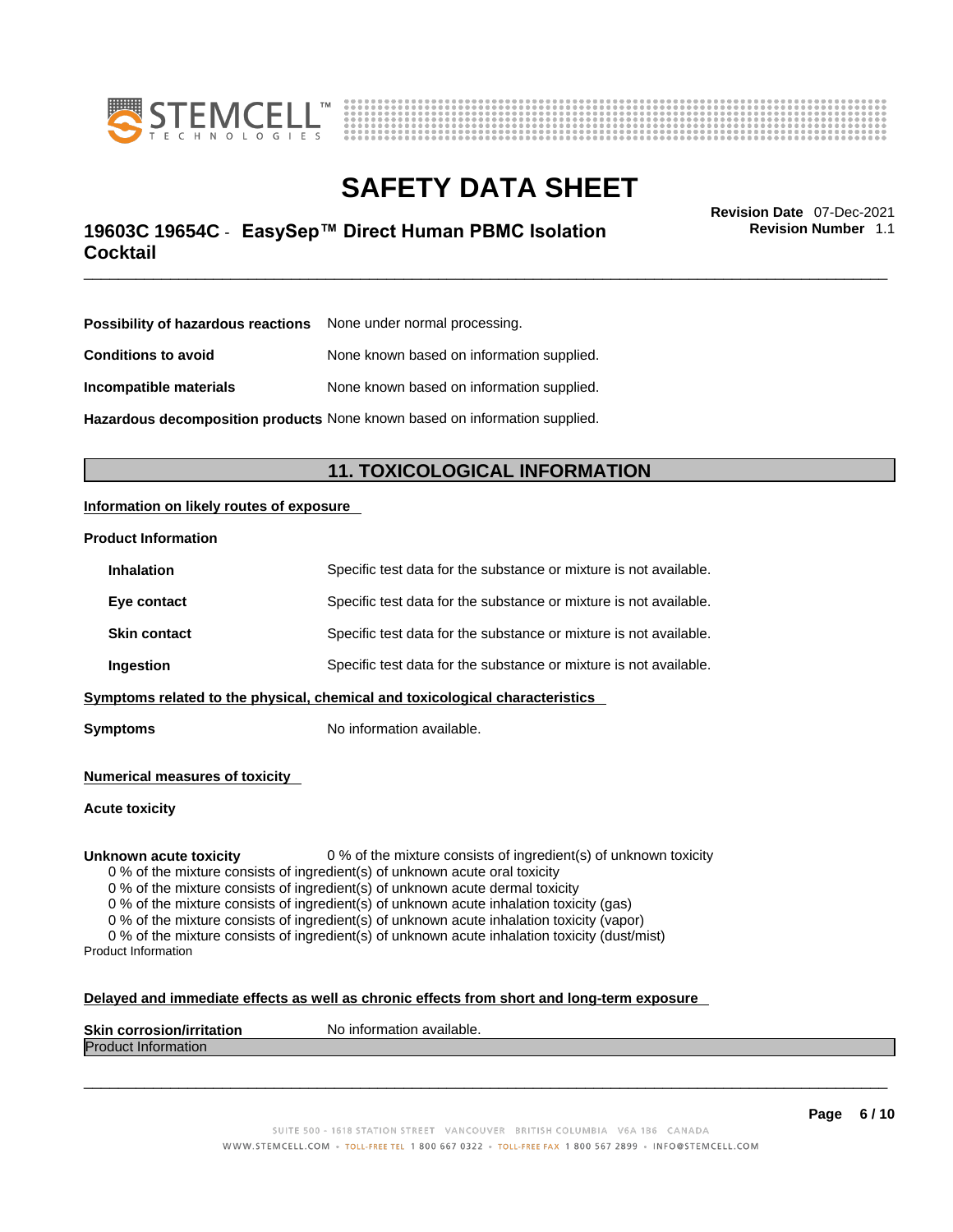



# \_\_\_\_\_\_\_\_\_\_\_\_\_\_\_\_\_\_\_\_\_\_\_\_\_\_\_\_\_\_\_\_\_\_\_\_\_\_\_\_\_\_\_\_\_\_\_\_\_\_\_\_\_\_\_\_\_\_\_\_\_\_\_\_\_\_\_\_\_\_\_\_\_\_\_\_\_\_\_\_\_\_\_\_\_\_\_\_\_\_\_\_\_ **Revision Date** 07-Dec-2021 **19603C 19654C** - **EasySep™ Direct Human PBMC Isolation Cocktail**

**Revision Number** 1.1

| Serious eye damage/eye irritation | No information available. |  |
|-----------------------------------|---------------------------|--|
| <b>Product Information</b>        |                           |  |
| Respiratory or skin sensitization | No information available. |  |
| <b>Product Information</b>        |                           |  |
| Germ cell mutagenicity            | No information available. |  |
| <b>Product Information</b>        |                           |  |
| Carcinogenicity                   | No information available. |  |
| <b>Reproductive toxicity</b>      | No information available. |  |
| <b>Product Information</b>        |                           |  |
| STOT - single exposure            | No information available. |  |
| <b>Product Information</b>        |                           |  |
| <b>STOT - repeated exposure</b>   | No information available. |  |
| <b>Product Information</b>        |                           |  |
| <b>Aspiration hazard</b>          | No information available. |  |

# **12. ECOLOGICAL INFORMATION**

| <b>Ecotoxicity</b>                                           |                           |  |
|--------------------------------------------------------------|---------------------------|--|
| Product Information                                          |                           |  |
| <b>Persistence and degradability</b>                         | No information available. |  |
| <b>Bioaccumulation</b><br>There is no data for this product. |                           |  |
|                                                              |                           |  |
| Other adverse effects                                        | No information available. |  |

# **13. DISPOSAL CONSIDERATIONS**

| Waste treatment methods                |                                                                                                                    |  |
|----------------------------------------|--------------------------------------------------------------------------------------------------------------------|--|
| Waste from residues/unused<br>products | Dispose of in accordance with local regulations. Dispose of waste in accordance with<br>environmental legislation. |  |
| Contaminated packaging                 | Do not reuse empty containers.                                                                                     |  |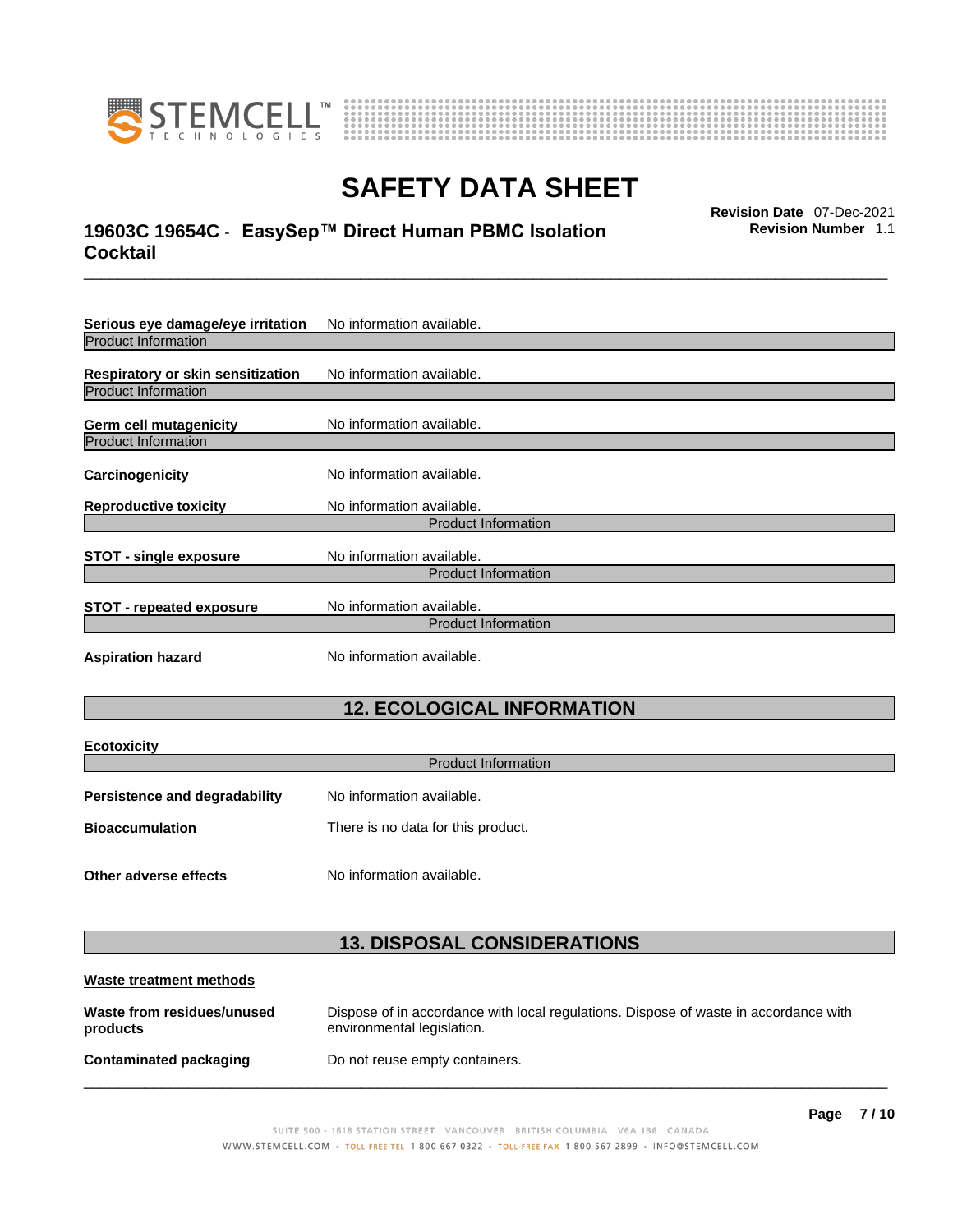



\_\_\_\_\_\_\_\_\_\_\_\_\_\_\_\_\_\_\_\_\_\_\_\_\_\_\_\_\_\_\_\_\_\_\_\_\_\_\_\_\_\_\_\_\_\_\_\_\_\_\_\_\_\_\_\_\_\_\_\_\_\_\_\_\_\_\_\_\_\_\_\_\_\_\_\_\_\_\_\_\_\_\_\_\_\_\_\_\_\_\_\_\_ **Revision Date** 07-Dec-2021 **19603C 19654C** - **EasySep™ Direct Human PBMC Isolation Cocktail** 

**Revision Number** 1.1

# **14. TRANSPORT INFORMATION**

| Not regulated |
|---------------|
| Not regulated |
| Not regulated |
| Not regulated |
| Not regulated |
| Not regulated |
| Not regulated |
| Not regulated |
| Not regulated |
|               |

# **15. REGULATORY INFORMATION**

| <b>International Inventories</b> |                 |
|----------------------------------|-----------------|
| TSCA                             | Complies        |
| <b>DSL/NDSL</b>                  | Complies        |
| <b>EINECS/ELINCS</b>             | Complies        |
| ENCS                             | Does not comply |
| <b>IECSC</b>                     | Complies        |
| KECL                             | Complies        |
| PICCS                            | Complies        |
| AICS                             | Complies        |
|                                  |                 |

 **Legend:** 

 **TSCA** - United States Toxic Substances Control Act Section 8(b) Inventory

 **DSL/NDSL** - Canadian Domestic Substances List/Non-Domestic Substances List

 **EINECS/ELINCS** - European Inventory of Existing Chemical Substances/European List of Notified Chemical Substances

- **ENCS**  Japan Existing and New Chemical Substances
- **IECSC**  China Inventory of Existing Chemical Substances
- **KECL**  Korean Existing and Evaluated Chemical Substances
- **PICCS**  Philippines Inventory of Chemicals and Chemical Substances
- **AICS**  Australian Inventory of Chemical Substances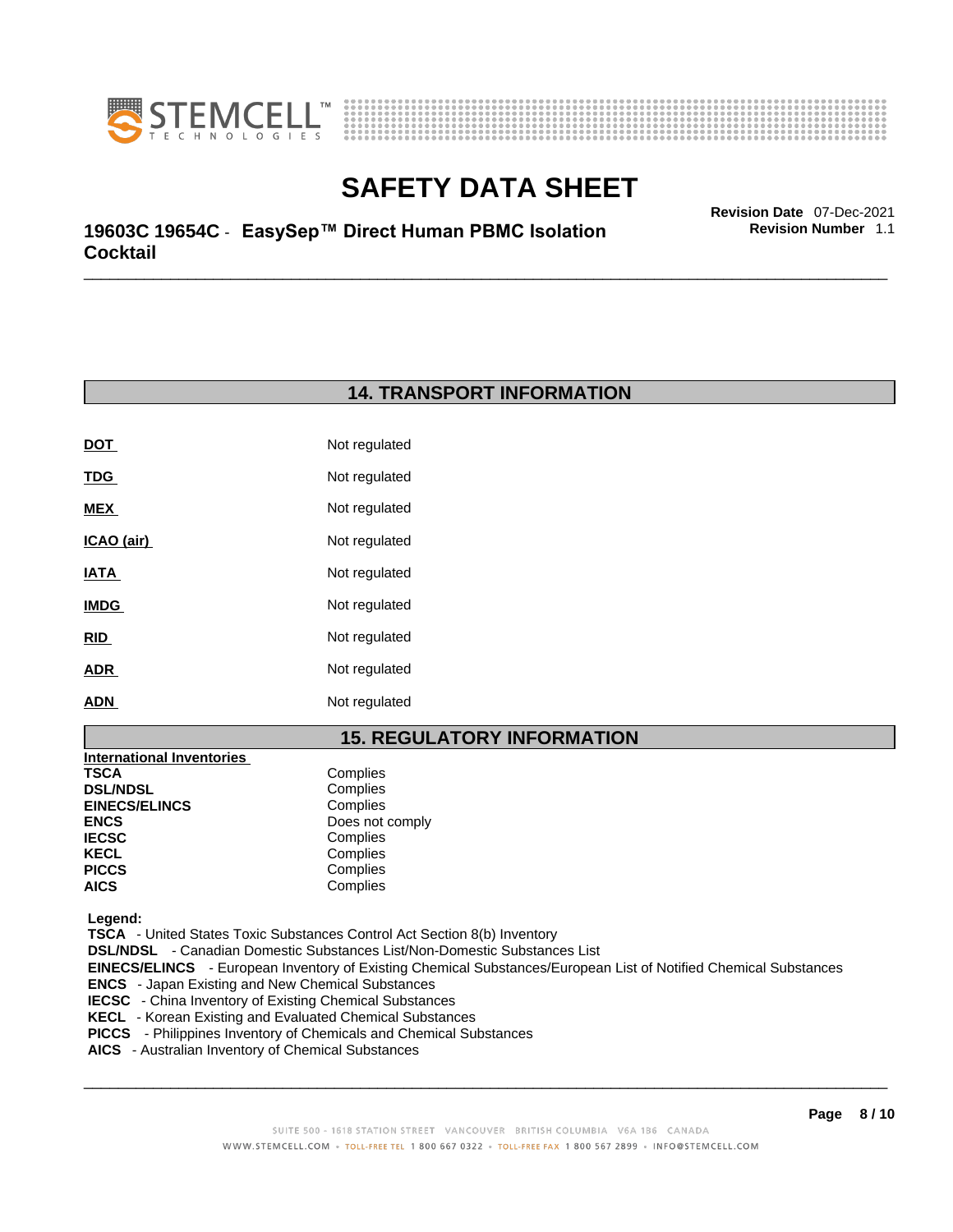



# \_\_\_\_\_\_\_\_\_\_\_\_\_\_\_\_\_\_\_\_\_\_\_\_\_\_\_\_\_\_\_\_\_\_\_\_\_\_\_\_\_\_\_\_\_\_\_\_\_\_\_\_\_\_\_\_\_\_\_\_\_\_\_\_\_\_\_\_\_\_\_\_\_\_\_\_\_\_\_\_\_\_\_\_\_\_\_\_\_\_\_\_\_ **Revision Date** 07-Dec-2021 **19603C 19654C** - **EasySep™ Direct Human PBMC Isolation Cocktail**

**US Federal Regulations**

#### **SARA 313**

Section 313 of Title III of the Superfund Amendments and Reauthorization Act of 1986 (SARA). This product does not contain any chemicals which are subject to the reporting requirements of the Act and Title 40 of the Code of Federal Regulations, Part 372.

### **CWA** (Clean Water Act)

This product does not contain any substances regulated as pollutants pursuant to the Clean Water Act (40 CFR 122.21 and 40 CFR 122.42).

#### **CERCLA**

This material, as supplied, does not contain any substances regulated as hazardous substances under the Comprehensive Environmental Response Compensation and Liability Act (CERCLA) (40 CFR 302) or the Superfund Amendments and Reauthorization Act (SARA) (40 CFR 355). There may be specific reporting requirements at the local, regional, or state level pertaining to releases of this material.

#### **US State Regulations**

#### **California Proposition 65**

This product does not contain any Proposition 65 chemicals.

### **U.S. State Right-to-Know Regulations**

#### **US State Regulations**

| Chemical name            | New Jersey | <b>Massachusetts</b> | Pennsylvania |
|--------------------------|------------|----------------------|--------------|
| Water                    |            |                      |              |
| 7732-18-5                |            |                      |              |
| Sodium Phosphate Dibasic |            |                      |              |
| 7558-79-4                |            |                      |              |

#### **U.S. EPA Label Information**

#### **EPA Pesticide Registration Number** Not applicable

 $\_$  ,  $\_$  ,  $\_$  ,  $\_$  ,  $\_$  ,  $\_$  ,  $\_$  ,  $\_$  ,  $\_$  ,  $\_$  ,  $\_$  ,  $\_$  ,  $\_$  ,  $\_$  ,  $\_$  ,  $\_$  ,  $\_$  ,  $\_$  ,  $\_$  ,  $\_$  ,  $\_$  ,  $\_$  ,  $\_$  ,  $\_$  ,  $\_$  ,  $\_$  ,  $\_$  ,  $\_$  ,  $\_$  ,  $\_$  ,  $\_$  ,  $\_$  ,  $\_$  ,  $\_$  ,  $\_$  ,  $\_$  ,  $\_$  ,

**Revision Number** 1.1